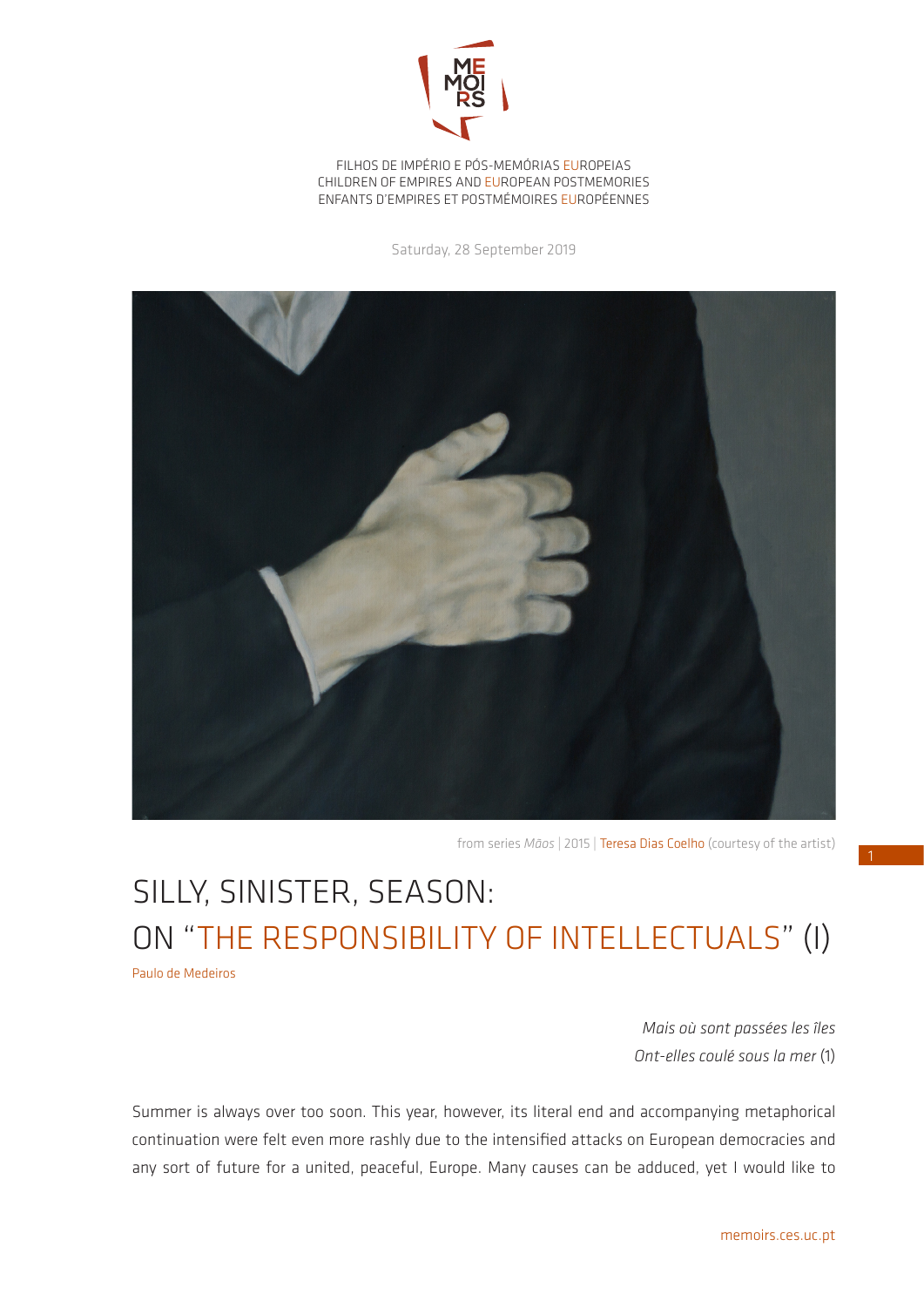

focus on a single one for the moment: the inability of many Europeans to accept Europe's postimperial condition and their wilful failure of memory. If summer traditionally can be viewed as the "silly season" — as traditionally both politics as well as other key sectors of society get put on hold or slowed down and news, subsequently, tend to be reduced to more trivial levels — then this year the United Kingdom's Prime Minister has made sure silly season is continued, seemingly forever, but with sinister overtones, until the much-promised dénouement on All Hallow's Eve, when the United Kingdom, as if by a magical spell, would break its ties with the European Union, "[do or die"](https://www.ft.com/content/403eafe6-972c-11e9-8cfb-30c211dcd229).

At other times, one likes to think, it would have been unthinkable for a stable, developed country, with a long tradition of democratic values and a firm belief in the rule of law, to see the moves that have followed such a promise, which sounds more like a threat and not just for those discontented with the current situation. For Mr Johnson has proceeded ruthlessly to quash any form of dissent within his own Conservative party as well as provoke what most refer to as a constitutional crisis. Indeed, forcibly proroguing, that is, suspending, Parliament for five weeks on the early hours of 10 September 2019, has led to accusations of a "coup" and brought on several forms of legal action, notably the law cases brought against the government before the High Court for England and Wales, the High Court for Northern Ireland, and the Court of Session in Edinburgh, Scotland's highest court. In the first two instances it the courts found the matter to be outside of their scope. In Scotland, however, the court ruled that the Prime Minister's action had been unlawful. The matter was thus sent for adjudication by the Supreme Court. In other words, Mr Johnson has successfully extended silly season in more than one sense, as parliamentarians were sent on forced vacation and prevented from discussing one of the most momentous decisions in the country's history, as well as from scrutinizing the actions of a government that, for all effects, seems hell-bent on enforcing its own will even if at the cost of dismantling the country and inflicting substantial economic damage.

This month of September also saw other, and different, events of course. One that stands in contrast to the government's disregard for democratic procedure – even as it claims to be pushing on the "people's will" – was the publication of a book by University College London' Press, with the title of *[The Responsibility of Intellectuals: Reflections by Noam Chomsky and others after 50 years](https://www.uclpress.co.uk/products/123963)*. Organised by several academics from that University after a colloquium to celebrate and discuss the renewed actuality of Chomsky's original essay from 1967, this important volume makes us all reflect on questions that though directly applicable to the situation I have just sketched, also transcend it. After all, the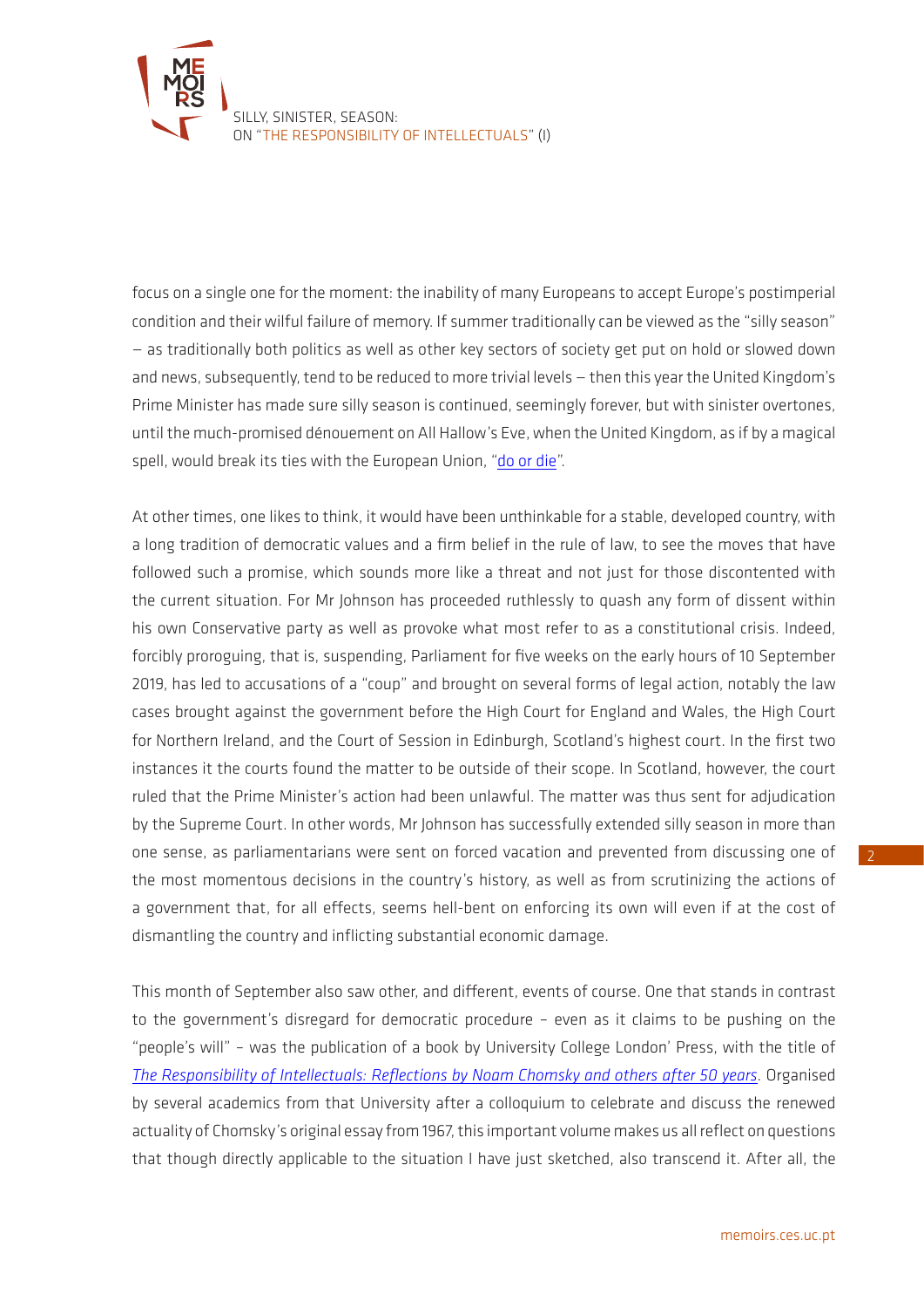

whole affair surrounding Brexit could even be considered as a localised, minor one, in the face of other, far more alarming issues such as the catastrophic climate conditions we created, were not for the fact that it also ties up together in its fierce denials of reality, in its attempts to destroy all safeguards for workers, including environmental ones through massive deregulation, and in its attack on democratic principles. Chomsky's essay, first published in 1967, was a direct intervention on the then most pressing issue, the war in Vietnam waged by the United States. Many of its points not only have not lost any of their acuity but also have, if anything, become more relevant.

What is Chomsky's view on the responsibility of intellectuals? His point is crystal clear: "IT IS THE [RESPONSIBILITY of intellectuals to speak the truth and to expose lies](https://chomsky.info/19670223/)"'. At the same time, Chomsky also knows, and works on, that such a view is not as simple as it appears because often the truth is a completely illusive element that more often than not gets completely abused and perverted by those in power. He also further specifies, reflecting on an earlier essay by Dwight Macdonald, which served as the starting point for his own:

With respect to the responsibility of intellectuals, there are still other, equally disturbing questions. Intellectuals are in a position to expose the lies of governments, to analyze actions according to their causes and motives and often hidden intentions. In the Western world, at least, they have the power that comes from political liberty, from access to information and freedom of expression. For a privileged minority, Western democracy provides the leisure, the facilities, and the training to seek the truth lying hidden behind the veil of distortion and misrepresentation, ideology and class interest, through which the events of current history are presented to us. The responsibilities of intellectuals, then, are much deeper than what Macdonald calls the "[responsibility of people,](https://chomsky.info/19670223/)" given the unique privileges that intellectuals enjoy.

In this new book reflecting on Chomsky's 1967 essay, Neil Smith and Ahmal Smith refer to what they consider a "sardonic" classification by Chomsky of two types of intellectuals: "The contrast is between 'technocratic and policy-oriented intellectuals' (the 'good guys', in the eyes of the establishment, who merely serve external power) and the 'value-oriented intellectuals' (the 'bad guys', from an establishment perspective, who engage in critical analysis and 'delegitimation')" (2). This is not just a different reiteration of the important distinction made by Gramsci between traditional and organic intellectuals. Indeed, if anything, in a world such as today's where even seemingly stable concepts such as "working-class" appear more blurred, the division between "technocratic" and "value-oriented" intellectuals might be more analytically useful. Yet, it too is not necessarily self-explanatory. In his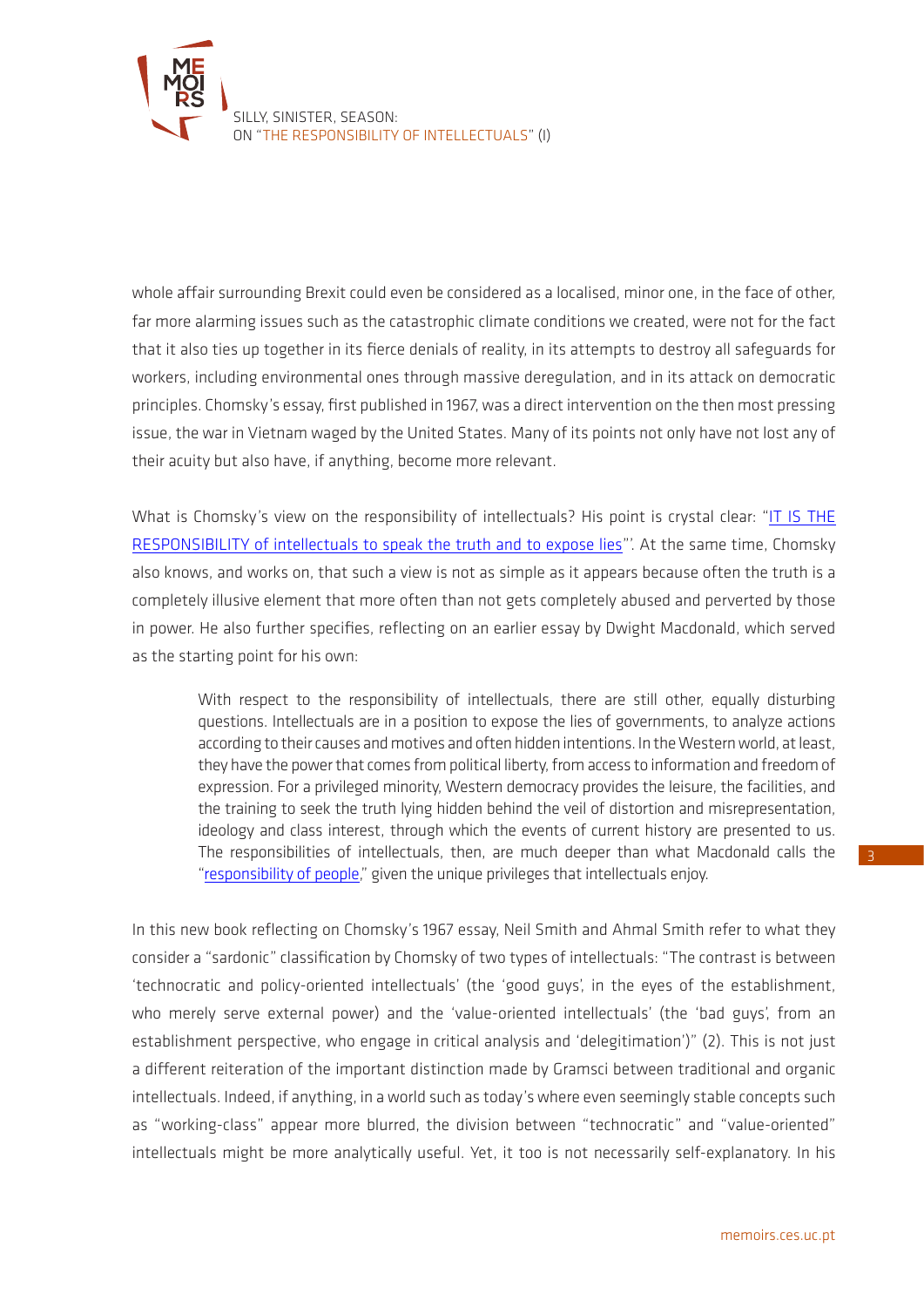

comments on Smith and Smith's essay, Chomsky both explains where he derived the distinction from and provides important context. His comments must be cited in full:

My description was indeed sardonic, but I cannot claim originality for the characterisation of the two categories of intellectuals, which in the original was anything but sardonic. It was dead serious, a fact of no slight importance and with considerable bearing on RI. I was quoting from a revealing document, the first – and I think most significant – publication of the Trilateral Commission, *The Crisis of Democracy* (3)*.* The Commission consisted largely of liberal internationalists from the three centres of capitalist democracy: the US, Europe and Japan. Its general political orientation is illustrated by the fact that almost the entirety of the Carter administration – indeed Carter himself – was drawn from its ranks. The report of the Commission praises the "technocratic and policy-oriented intellectuals" as serious and honourable, fulfilling their responsibilities to design and implement policy soberly and responsibly (one concept of RI). It sharply criticises the "value-oriented intellectuals" who see their responsibility differently. In the eyes of the Commission, such intellectuals are sentimental and emotional (or with more insidious designs). They promote disorder and corrupt the youth, helping bring about the "crisis of democracy" (4).

Perhaps another way of seeing it would be to note that whereas "technocratic" intellectuals would constitute the necessary enablers of power, "value-oriented" intellectuals would be foremost engaged in a critique of power. This is a distinction also echoed by Jackie Walker, who draws on Chomsky to reflect on the current situation in the United Kingdom and especially when it comes to questions of racism from her position as a black, Jewish, woman. As she notes, "As the UK moves towards an unknown post-Brexit situation, pressure to get closer to Uncle Sam will increase, whoever its president is, however crazed he may seem. Attacks on minorities are increasing and Chomsky's assertion that intellectuals have a responsibility to speak truth feels ever more like a clarion call, whatever the colour of our skin" (5). This is a question to be discussed subsequently. For the moment I would just like to refer to two recent incidents that, I would argue, amply, and tragically, highlight the political situation with a denial of the United Kingdom's – and with it, of Europe's – postimperial condition.

The first of these situations I would like to mention here is the recent decision to use the imagery of empire to suggest how Great Britain would flourish after leaving the European Union in a government sponsored campaign. Here is a brief description in the article about it published by *[The Guardian](https://www.theguardian.com/business/2019/sep/13/tone-deaf-ads-use-slave-ship-images-to-promote-uk-sea-trade)*: "The advertisement by the Department for Transport features ships such as fluyts, the East Indiaman and the steamship, which were used between the 16th and 19th centuries to establish the British Empire, transport slaves and indentured labourers across the Atlantic and bring hauls of valuable goods to Britain". Kim Wagner, a historian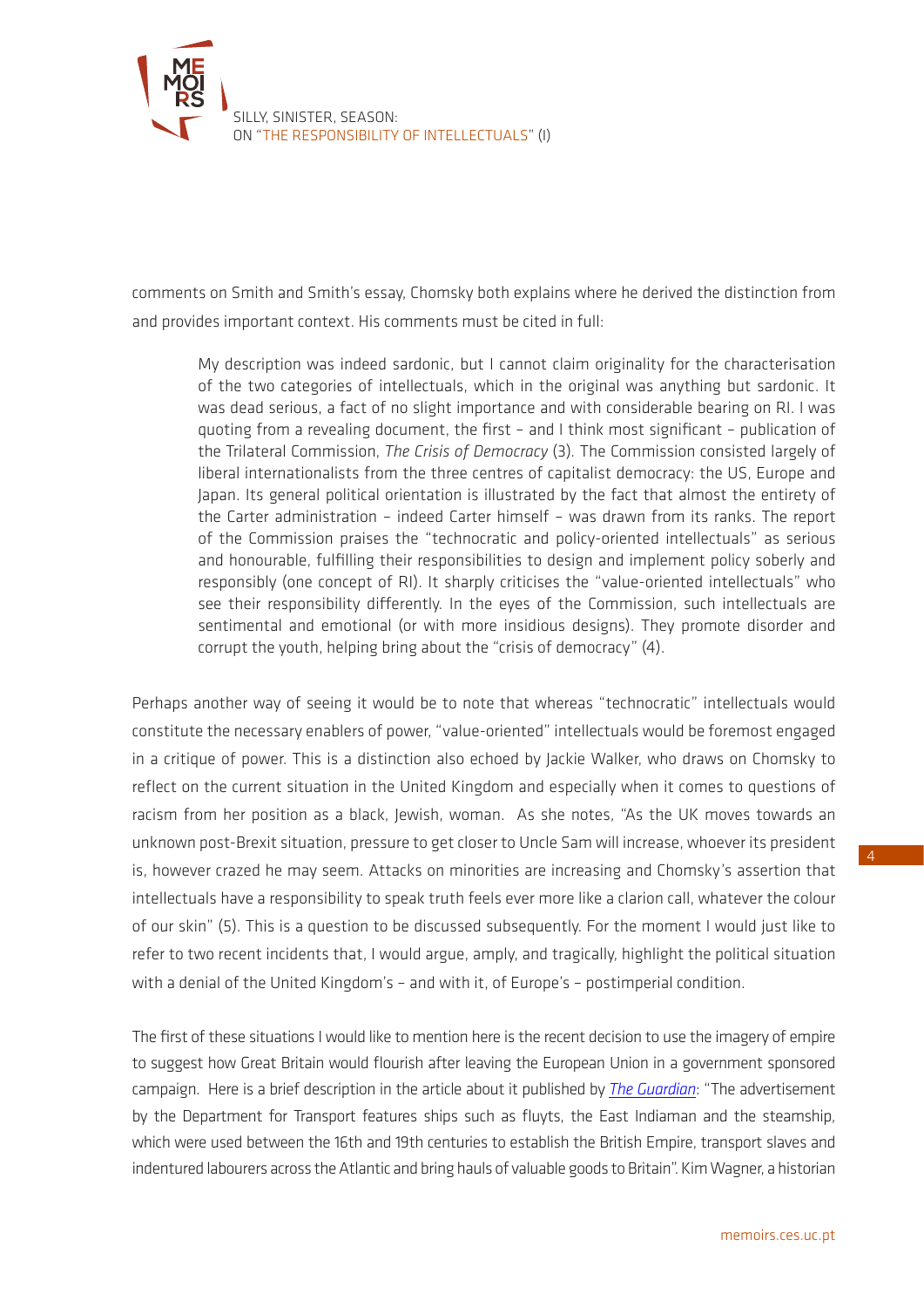

with Queen Mary, University of London, draws the [logical inference](https://www.theguardian.com/business/2019/sep/13/tone-deaf-ads-use-slave-ship-images-to-promote-uk-sea-trade): "This is what happens when the historical memory is limited to a narrative in which we simply abolished slavery – it is remarkably tone-deaf, never mind historically illiterate".

The second is the continuing effort by the Home Office to have immigrants leave the United Kingdom by the use of a panoply of means that should raise grave concern and that have already had very costly and tragic consequences. I have [already reflected](http://memoirs.ces.uc.pt/ficheiros/4_RESULTS_AND_IMPACT/4.3_NEWSLETTER/MEMOIRS_newsletter_61_PM_en.pdf) briefly on the question of the so-called Windrush generation, and will want to return to it in more depth on another occasion still. But for now I want to refer to the practice of provoking people into committing self-deportation by extraordinary intimidation including the forceful confinement of fragile individuals in deportation centres. Amelia Gentleman, writing in *The [Guardian](https://www.theguardian.com/uk-news/2019/sep/14/scale-misery-devastating-inside-story-reporting-windrush-scandal)* on 14 September 2019, makes very clear how high the cost of the Home Office's "hostile environment" is:

I found the scale of the misery devastating. One morning, I came into work to find 24 messages on my answerphone from desperate people, each convinced I could help. I wanted to cry at my desk when I opened a letter from the mother of a young woman who had arrived in Britain from Jamaica in 1974, aged one. In 2015, after being classified as an illegal immigrant and sent to Yarl's Wood detention centre, she had taken an overdose and died. "Without the time she spent in Yarl's Wood, which we understand was extremely unpleasant, and the threat of deportation, my daughter would be alive today," she wrote. The government had been aiming to bring down immigration at any cost, she continued. "One of the costs, as far as I am concerned, was my daughter's life".

There is ample reason to believe that the current situation in the UK, in which, to speak with Jackie Walker, "[w]e inhabit a world where politics increasingly appears like a fraud perpetrated by interest groups, backed by the power of an economic and political elite who control what is said and what you can say (…)", will not only be continued but exacerbated. Mr Johnson not only wrote to the Supreme Court and warned it that he considered his actions not to fall under the court's jurisdiction, but [several](https://www.bbc.com/news/uk-politics-49786644)  [government sources](https://www.bbc.com/news/uk-politics-49786644) also indicated that although the government would abide by the Court's decision, Mr Johnson could suspend Parliament again.

In other words, respecting the rule of law has become something the government considers discretionary and arbitrary, depending on whether it suits its purposes and that though the judiciary might be respected in principle, still, in practice it might as well be seen as irrelevant. Coming from a country that is still a member of the European Union, and until recently was considered one of its main pillars, such moves constitute a threat not just to stability in the United Kingdom – especially when it comes to Northern Ireland of course – but also a direct threat to European democracy. Or, seen yet from